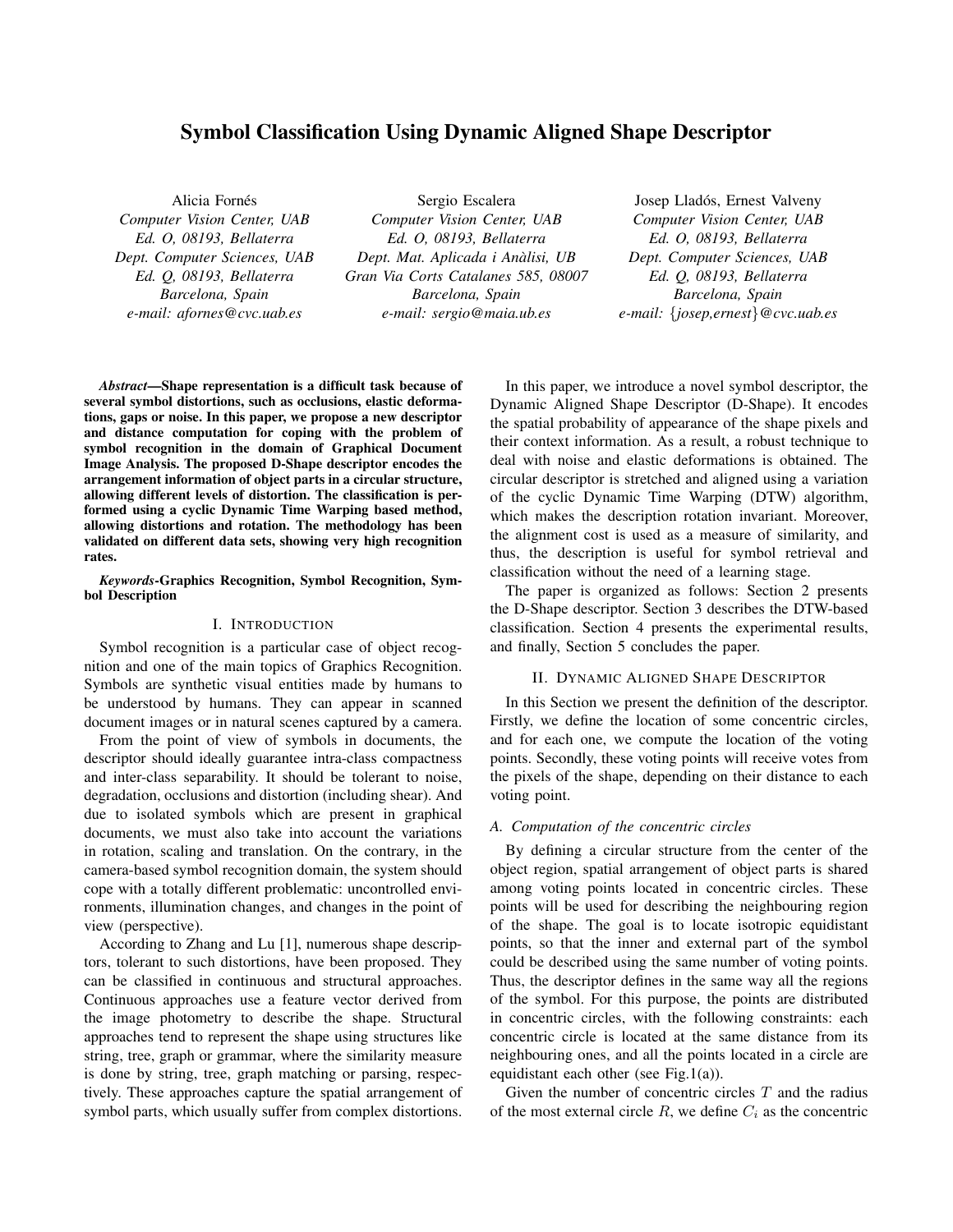

Figure 1. D-Shape description.(a) Location of the voting points. (b) Descriptor vector update after the analysis of x. (c) and (d) voting points for different number of circles.

circle i,  $R_i$  as the radius of  $C_i$ , and  $N_i$  as the number of points in  $C_i$ . We define  $R_0 = 0$  as the center of the circles,  $R_1 = r$  as the radius of the most internal circle, and  $R_T = R$ as the radius of the most external one.

For satisfying the first constraint, each circle  $C_i$  must be located at the same distance r from  $C_{i+1}$  and  $C_{i-1}$ . For this purpose,  $R_i = i \cdot R_1 = R_{i-1} + R_1$ , where  $R_1 = \frac{R}{T} = r$ , ensuring:

$$
R_i - R_{i-1} = R_1 = r, \forall i \in [2, ..., T]
$$
 (1)

For satisfying the second constraint, we must determine the number of voting points that can be located in each circle, so that the distance between them is also  $r$ . For the first circle  $C_1$  with  $R_1 = r$ , only 6 voting points can be located with a distance  $r$  between them, and a distance  $r$  to the center of the circle (see Fig.1(a)). Then, we can compute  $d$  as the distance in the perimeter of the circle between them as:

$$
d = \frac{2\pi R_1}{6} = \frac{\pi}{3} R_1 \tag{2}
$$

Consequently, the perimeter  $Perim_i$  of each circle  $C_i$  is divided in  $N_i$  parts of length d:

$$
\frac{Perim_i}{N_i} = d, \text{ then } \frac{2\pi R_i}{N_i} = \frac{\pi R_1}{3}, \text{ then } N_i = 2 \cdot 3i \quad (3)
$$

Finally, the  $N_i$  voting points  $P$  will be located in the circle at an angular distance of  $\frac{2\pi}{N_i}$ . This procedure is detailed in Algorithm 1.

# *B. Computation of the histogram*

The D-Shape codifies the spatial arrangement of object characteristics based on a defined blurring degree, which determines the *shape* deformation allowed to the object. First of all, the input binary or grey-level segmented image  $I$  is preprocessed for obtaining the important shape features. In our case, we base the relevant shape features as those points in the image with high gradient magnitude. In particular, for each foreground pixel  $x$ , we save its corresponding gradient magnitude in  $I'(x)$  if its gradient magnitude is higher to the

20% of the highest gradient magnitude in the symbol region. Secondly, the voting points  $P$  are determined so that the center of the shape (the centroid) coincides with the center of the circles, without any image resizing. Once we have the voting points  $P$ , the descriptor vector  $\nu$  is computed. For this purpose, each point  $x$  from  $I'$  is taken into account in the description process. Firstly, the distances from the relevant point  $x$  to its neighbouring voting points are computed (see Fig.1(a)). Notice that the neighbouring voting points will be determined depending on the voting influence area A, which determines the blurring degree. Then, the inverse of these distances is computed and normalized by the sum of total distances. These values are weighted by the magnitude of its gradient  $I'(x)$ , and added to the corresponding positions of the descriptor vector  $\nu$  (see Fig.1(b)). Finally, the vector is normalized ( $\sum \nu = 1$ ).

Notice that the length of  $\nu$  is defined by parameter  $T$ , which defines the degree of spatial information taken into account in the description process (see Fig.1(c),(d)). In the way that we increase the number of circles  $T$  or decrease the influence voting area  $A$ , the description becomes more local. Contrary, if  $T$  decreases or  $A$  increases, the blurring degree is higher, making the description more tolerant to irregular deformations. Thus, an optimal parameters of T and A should be obtained for each particular problem. This procedure is detailed in Algorithm 1.

#### III. DISTANCE COMPUTATION

Once we have computed the D-Shape descriptor vector of two shapes, a matching algorithm is required for determining the distance between them. Since the matching method must be tolerant to distortions, elastic deformations, occlusions, gaps, and rotation, we propose a cyclic version of the Dynamic Time Warping algorithm for bi-dimensional shapes.

The Dynamic Time Warping algorithm [2] is used for comparing signals by matching two one-dimensional vectors. It is a much more robust distance measure for time series than Euclidean distance, allowing similar samples to match even if they are out of phase in the time axis.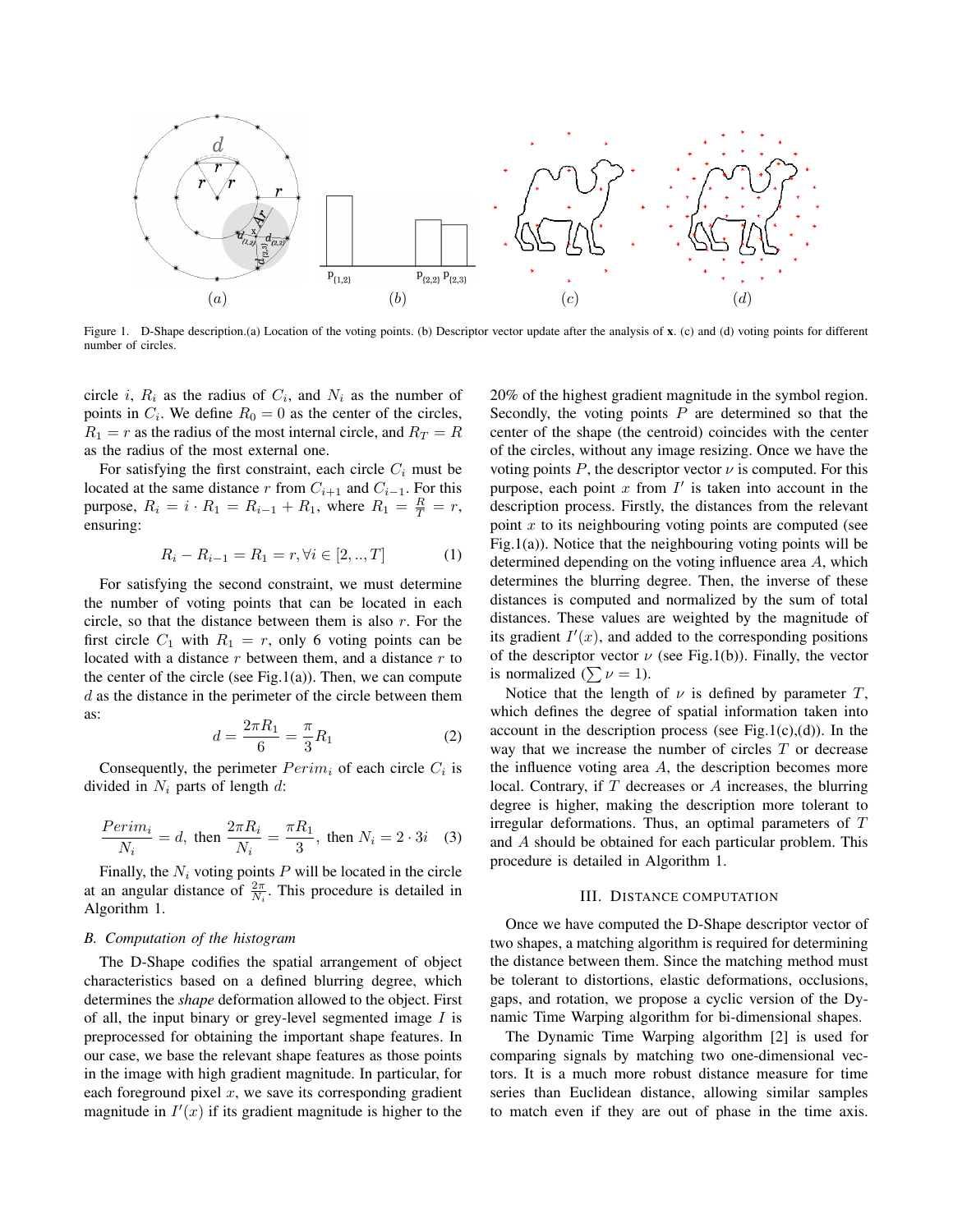Algorithm 1 D-Shape Description Algorithm.

**Require:** An image of high gradient magnitudes  $I'$  with dimensions  $W \times Z$ , the number of circles  $T, T \geq 1$ , and the voting influence area  $A, A \geq 1$ 

**Ensure:** Descriptor vector  $\nu$ 

Computation of the location of the voting points  $P$ 

**Define** the radius of the most external circle  $\overline{R}_T = \max\{\frac{W}{2}, \frac{Z}{2}\},\$ and the radius of the most internal circle  $R_1 = \frac{R_T}{T} = \frac{\overline{R}}{T}$ .

**Define**  $P = \{p_{\{0,1\}}, p_{\{1,1\}}, \ldots, p_{\{1,6\}}, \ldots, p_{\{T,1\}} \ldots, p_{\{T,2\cdot3T\}}\}$ as the set of voting points. Thus,  $p_{\{i,j\}}$  corresponds to the voting point  $j$  of the circle  $i$ .

**Define** the centre of the circle  $p_{\{0,1\}} = (\frac{W}{2}, \frac{Z}{2})$  as the center of  $I'$ .

for each concentric circle  $C_i$ ,  $i = 1, ..., T$  do

 $N_{\{i\}} = 2 \cdot 3 \cdot i = 6 \cdot i$ , as the number of points in the circle i  $R_{\{i\}} = R_i \cdot i$ , as the radius of the circle i

 $\alpha = \frac{2\pi}{N_i}$ , as the angle increment for each point

 $p_{\{i,j\},j=1,..,N_i} = (R_i \sin(j\alpha), R_i \cos(j\alpha))$ , as the voting points in the circle i

end for

#### Computation of the descriptor vector  $\nu$ .

**Initialize**  $\nu_i = 0, i \in [1, ..., |P|]$ , where |P| corresponds to the number of points in  $P$  (the cardinal of  $P$ ). The order of indexes in  $\nu$  are:

 $\nu = \{p_{\{0,1\}}, p_{\{1,1\}}, \ldots, p_{\{1,6\}}, \ldots, p_{\{T,1\}} \ldots, p_{\{T,2\cdot3\cdot T\}}\}$ for each point  $\mathbf{x} \in I'$ ,  $I'(\mathbf{x}) > 0$  do Initialize  $D_x = 0$ for each  $p_{\{i,j\}}$  satisfying  $||\mathbf{x} - p_{\{i,j\}}||^2 < A \cdot R_1$  do  $d_{\{i,j\}} = \tilde{d}(\mathbf{x}, p_{\{i,j\}}) = ||\mathbf{x} - p_{\{i,j\}}||^2$  $D_x = D_x + \frac{1}{d_{\{i,j\}}}$ end for

Update the probabilities vector  $\nu$  positions as follows:  $\nu(p_{\{i,j\}}) = \nu(p_{\{i,j\}}) + I'(\mathbf{x}) \cdot \frac{1/\overline{d}_{\{i,j\}}}{D_x}$  $D_x$ end for Normalize the vector  $\nu$  as follows:  $d' = \sum_{i=1}^{|P|} \nu_i, \, \nu_i = \frac{\nu_i}{d'}, \forall i \in [1, ..., |P|]$ 

In case of bidimensional data, instead of applying a 2- DTW algorithm (with very high time complexity), the 2D representation is typically reduced by encoding them in 1D signals. Consequently, the time complexity is significantly reduced. In this cases, the distance between two points is substituted by the distance between two vectors.

The distance computation method proposed in this paper is a variation on the DTW algorithm, that no only adapts the algorithm to bidimensional data, but also is tolerant to rotation by the definition of a cyclic version of the DTW. The first step consists in resampling the descriptor vector  $\nu$  for obtaining a matrix  $F$  of features. For this purpose, each row  $i$  in the matrix will consist in the resampling of the voting points of the circle  $C_i$ , so that each row i will contain the same number of columns as the most external circle  $(2 \cdot 3 \cdot N_T = 6 \cdot N_T)$ . Due to this resampling, the matching must take into account that some voting points in the descriptor  $\nu$  are repeated several times, which is particularly true in the small concentric circles. For this reason, the weight of this points  $Q$  in the computation of the Algorithm 2 D-Shape Matching Algorithm.

**Require:** Two D-Shape descriptors  $\nu_1$  and  $\nu_2$  with T concentric circles

Ensure: Matching Distance Cost

**Define** the feature matrix  $F1$  from  $\nu_1$  as the resampling of the voting points of each circle to the length of  $2 \cdot 3 \cdot T = 6T$ .  $f_1(k + 1, 1..6T) =$  resample $(\nu_1(p_{\{k,1\}}), ..., \nu_1(p_{\{k,6i\}})),$ where  $k = 0..T$ 

> $F_1 = \left( \begin{array}{ccc} f_1(1,1) & \dots & f_1(1,6T) \\ \dots & \dots & \dots \\ f_1(T+1,1) & \dots & f_1(T+1,6T) \end{array} \right)$  $\setminus$

**Define** the feature matrix  $F2$  from  $\nu_2$ , as the resampling of the voting points of each circle to the length of  $2 \cdot 3T = 6T$ , and duplicate the matrix.

 $f_2(k+1, 1..6T) =$  resample $(\nu_2(p_{\{k,1\}}), ..., \nu_2(p_{\{k,6i\}})),$ where  $k = 0..T$ 

$$
F_2 = \left( \begin{array}{cccc} f_1(1,1) & \dots & f_1(1,6T), & f_1(1,1) & \dots & f_1(1,6T) \\ \dots & \dots & \dots & \dots \\ f_1(T+1,1) & \dots & f_1(T+1,6T), & f_1(T+1,1) & \dots & f_1(T+1,6T) \end{array} \right)
$$

**Define**  $Q$  as the weight of each concentric circle:  $Q(0) = \frac{1}{6T}, \quad Q(k) = \frac{1}{6T/6k} = \frac{6k}{6T} = \frac{k}{T}, \forall k \in [1, ..., T]$ **Initialize** the distance matrix  $MD$  as follows:  $MD(0, 0) = 0$  $MD(0, i) = 0; \forall i \in [1, ..., 6T]$  $MD(0, j) = \infty; \forall j \in [6T + 1, ..., 12T]$  $MD(i, 0) = MD(i-1, 0) + dist(f_1(i), f_2(1)); \forall i \in [1..T+1]$ where dist( $f_1(i), f_2(j)$ ) =  $\sum_{k=1}^{T} Q(k) \cdot (f_1(k, i) - f_2(k, j))^2$ <br>for each  $i, i = 1, ..., T + 1$  do

**for** each  $j, j = 1, ..., 12T$  **do** 

$$
MD(i, j) = \min \left\{ \begin{array}{c} \substack{MD(i, j-1) \\ MD(i-1, j)} \\ MD(i-1, j-1) \end{array} \right\} + \text{dist}(f_1(i), f_2(j))
$$
  
dist $(f_1(i), f_2(j)) = \sum_{k=1}^{T} Q(k) \cdot (f_1(k, i) - f_2(k, j))^2$   
end for

end for

Compute the length of the warping path  $Z$  and normalize the matching cost:

$$
Cost=\frac{\min\{MD(M,N+1),..,MD(M,2N)\}}{Z}
$$

distance between two columns must be decreased depending on the degree of resampling performed. The most external circle has no resampling, and for this reason,  $Q(C_T) = 1$ . The most internal circle has been repeated  $N_T = 6T$  times due to the resampling, and consequently,  $Q(C_0) = \frac{1}{6 \cdot T}$ . The weight for the circle  $i$  is the following:

$$
Q(C_i) = \frac{1}{N_T/N_i} = \frac{6i}{6T} = \frac{i}{T}
$$
 (4)

Thus, when computing the distance between two vectors, the weight Q will determine the influence of each rest in the vector. This algorithm is fully detailed in Algorithm 2.

## IV. EXPERIMENTAL RESULTS

The proposed methodology has been compared with SIFT [3], Zoning, BSM [4] and Zernike Moments [5]. Seven moments are used in Zernike moments. The optimum number